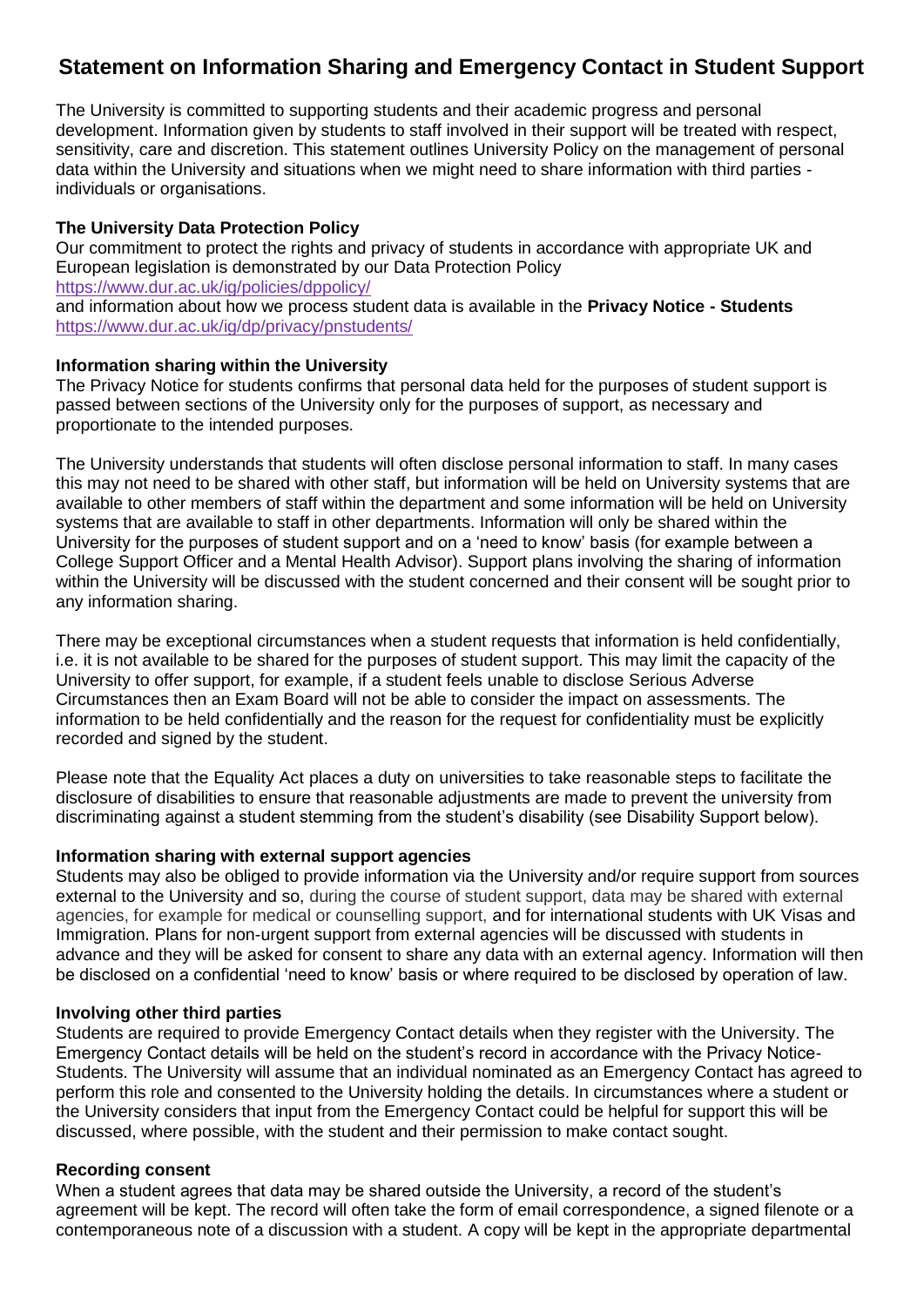record-keeping system. Where a student's express consent to share information is not given, staff will record the reason for that decision and ensure that a record is kept within the appropriate departmental record-keeping system.

### **Information sharing without student consent**

There are certain emergency and exceptional circumstances where the University may need to share information internally, with external agencies or with Emergency Contacts whether or not consent has been given. The University may, in order to protect the vital interests of the student or another person, contact third parties, such as medical professionals or an Emergency Contact, concerning the health of a student when it believes it is reasonable and/or in the best interests of the student to do so. The University will attempt to gain the prior consent from the student to do so but where consent cannot or will not be given it might act without consent. Whenever information is to be shared without consent the student concerned would be informed unless to do so would endanger their or another person's vital interests.

Where information given in confidence concerns potential harm to an individual or to others, the University will weigh the duty of confidentiality against that potential harm. A decision to share information to a third party will be taken in consultation with the Director of Student Support and Wellbeing or his nominees (currently the Head of the Counselling Service, or the Head of Disability Support, or the Head of the Student Conduct Office).

The circumstances when information provided by a student needs to be shared whether or not consent has been given could include but are not limited to the following:

- Where it is believed that someone is at risk of harm including:
	- Where a student may be a danger to themselves or others;
	- Where a third party may represent a danger to others;
- Where a student lacks the capacity to give informed consent;
- Where the University would be liable to civil or criminal proceedingsif the information was not disclosed;
- Where there is a child protection or vulnerable adult concern;
- When required by a court of law to provide information.

## **Disability Support**

A student may disclose their disability to any University employee who is then deemed to have received the information on behalf of the University. Where this happens, University staff are required to encourage the student to make contact with Disability Support, or if the student is happy with this, for the member of staff to refer them to Disability Support. Disability Support will liaise with the student regarding the documentary evidence required if reasonable adjustments are to be made (if the student is not already known to them). A student at all times will retain the right to choose not to disclose to the University any disability they may have. If a student discloses a disability in confidence, and they make it clear they don't consent to the sharing of that information, then they will be advised that they may be disadvantaging themselves by not engaging in the potential support available*.* 

For further information see:<https://www.dur.ac.uk/resources/disability.support/DataCollectionNotice.pdf>

## **The Counselling Service**

The Counselling Service is accredited by the British Association of Counselling and Psychotherapy (BACP) and adheres to the Ethical Framework for Good Practice which can be viewed online at [www.bacp.co.uk](http://www.bacp.co.uk/) The Counselling Service provides a confidential service in terms of the personal information disclosed. Personal data will not be shared with anyone outside the Counselling Service. A student's status as a service user may be shared outside the Counselling Service team, if a staff member has a need to know – for student support purposes – if the student is receiving or has received any support from the Counselling Service. If there has been a direct referral by a member of staff the Service will inform the referrer if a booked session is not attended.

Mental Health Advisors in the Counselling Service may attend support meetings with the student and with other members of University staff. The Mental Health Advisors will exercise discretion in the information shared in a support meeting and the meeting will be discussed and agreed with the student beforehand.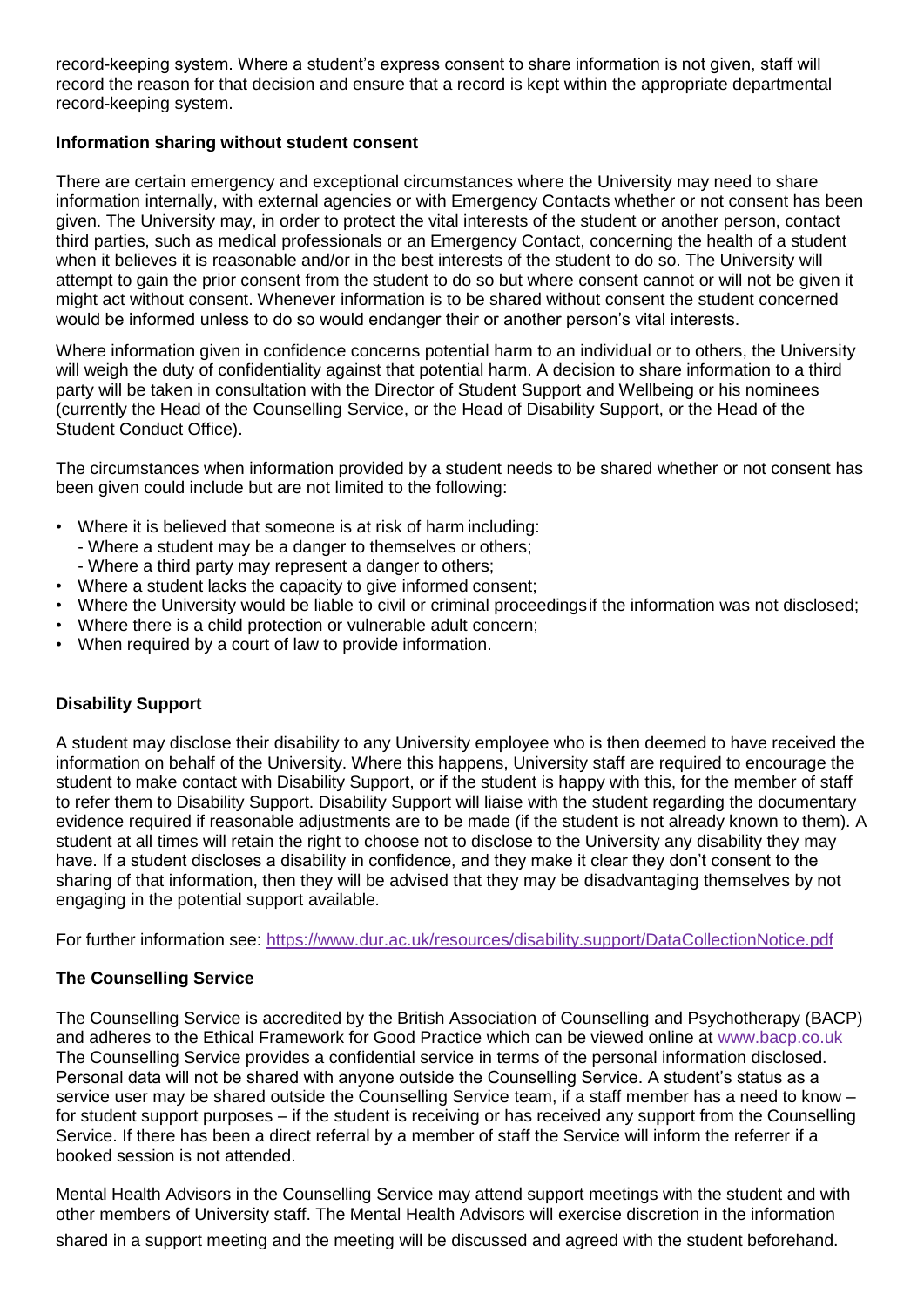If the Counselling Service wishes to share any data – for student support purposes – it will attempt to gain prior consent to share any data, but where consent cannot or will not be given, or if it compromises the safety of an individual, the Counselling Service reserves the right to act without consent.

Further information can be found in the Counselling Services Agreement:

[https://www.dur.ac.uk/resources/counselling.service/aboutus/CounsellingServicesAgreementforStudentsv3](https://www.dur.ac.uk/resources/counselling.service/aboutus/CounsellingServicesAgreementforStudentsv3September2019.pdf) [September2019.pdf](https://www.dur.ac.uk/resources/counselling.service/aboutus/CounsellingServicesAgreementforStudentsv3September2019.pdf)

#### **October 2019**

**Please see diagram below for the University process for sharing information with third parties when a student is at significant risk.**